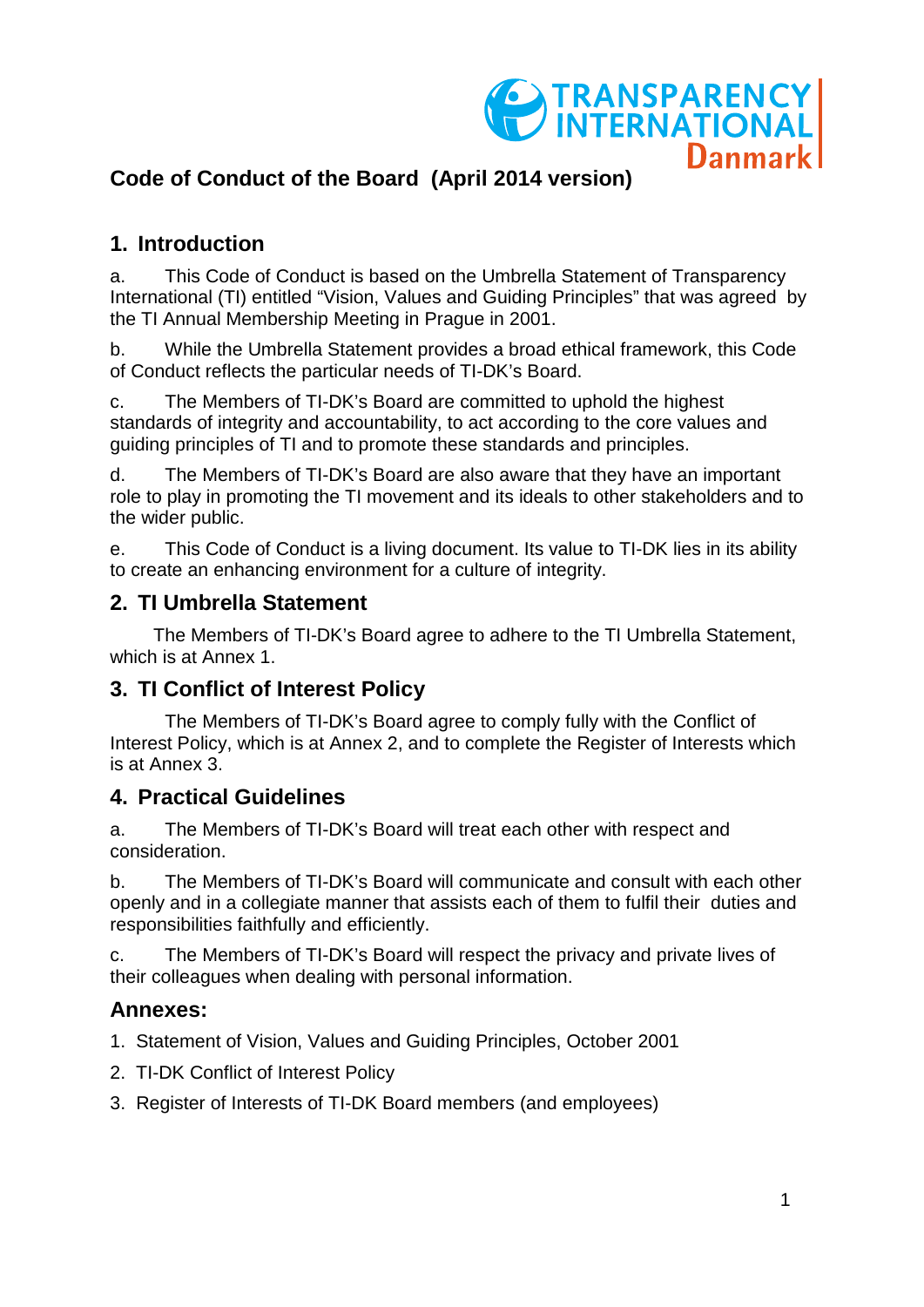## **ANNEX 1**

# **TI Statement of Vision, Values and Guiding Principles**

Adopted by the Annual General Membership Meeting in Prague, 06 October 2001.

### **Our Vision**

A world in which government, politics, business, civil society and the daily lives of people are free of corruption.

### **Our Values**

Transparency, Accountability, Integrity, Solidarity, Courage, Justice and Democracy

## **Our Guiding Principles**

We are a civil society organization committed to respecting the following principles:

- As coalition builders, we will work cooperatively with all individuals and groups, with for profit and not for profit corporations and organizations, and with governments and international bodies committed to the fight against corruption, subject only to the policies and priorities set by our governing bodies.
- We undertake to be open, honest and accountable in our relationships with everyone we work with and with each other.
- We will be democratic, politically non partisan and non sectarian in our work.
- We will condemn bribery and corruption vigorously and courageously wherever it has been reliably identified, although we ourselves do not seek to expose individual cases of corruption.
- The positions we take will be based on sound, objective and professional analysis and high standards of research.
- We will only accept funding that does not compromise our ability to address issues freely, thoroughly and objectively.
- We will provide accurate and timely reports of our activities to our stakeholders.
- We will respect and encourage respect for fundamental rights and freedoms.
- We are committed to building, working with and working through national chapters world wide.
- We will strive for balanced and diverse representation on our governing bodies.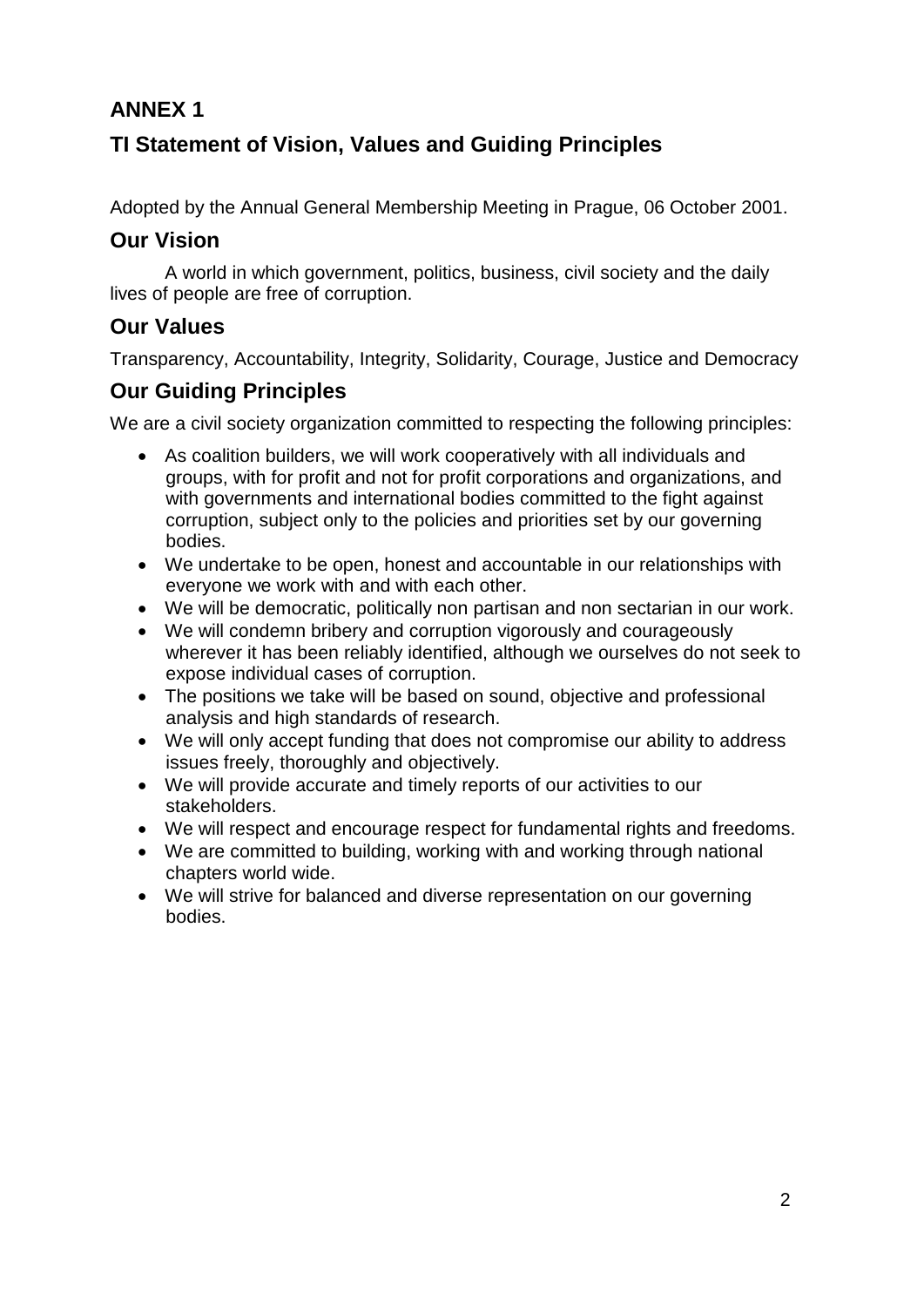# **ANNEX 2**

# **TI-DK Conflict of Interest Policy**

# **Background**

Conflicts of interest may arise from time to time in the course of the activities and decisions of persons associated with Transparency International - Denmark Chapter (TI-DK) as a Board member or staff member These conflicts of interest may arise in their work for the TI movement with regard to pecuniary or financial interests, or interests that impede them in their duty to act in the best interests of TI-DK and the wider TI movement.

# **1. Applicability**

This policy applies, except as otherwise stated, to every person associated with TI(DK) as a Board member or staff member. The "interests of any person associated with TI-DK" include the interests of that person's spouse or partner.

## **2. General Policy**

a. Every person associated with TI-DK (as defined in paragraph 1) must avoid or manage any potential, real or perceived conflict of interest (*inter alia* by refraining from any decision making or voting on matters subject to a potential conflict of interest), and openly acknowledge any potential or actual conflict of interest which arises through his/her association with TI-DK.

b. Members of the Board of TI-DK and staff shall declare their financial and nonfinancial interests which could potentially lead to or could be perceived as a conflict of interest. Such declaration shall be made by way of a register, which shall be open to the public. Where there are personal safety or similar serious concerns about full publicity, parts or even the whole of the declaration should be submitted to the Chair of TI-DK's Ethics Committee (see para.7), who shall hold it, and act upon it as appropriate, in confidence.

c. TI-DK's efforts to raise the ethical standards of government officials, business people and other individuals could be compromised by any ethical lapses on the part of its Board members and staff members. It is essential that everyone associated with TI-DK (as defined in para.1) be highly sensitive to potential conflicts of interest.

# **3. Remunerated Work Contracts and Consultancies**

a. Members of TI-DK's Board or companies or other organisations with which such Members are currently affiliated, may not perform remunerated work for TI-DK. However, in exceptional circumstances, when agreed by the Board a member may be remunerated for work relating to an approved TI-DK project which is clearly distinct from his/her role as a Board member.

b. Members of TI-DK's Board, or companies or other organisations with which such members are currently affiliated, may apply and compete for remunerated work contracts with any National Chapter or with the TI Secretariat, provided they are not offered any advantages over any competitors with respect to being awarded or carrying out such work. They must not utilize privileged information for personal benefit and do everything reasonable to contradict the perception of having utilized privileged information; in addition, they will not exercise their Board function to the extent it relates to the conditions of the contract or the selection or supervision of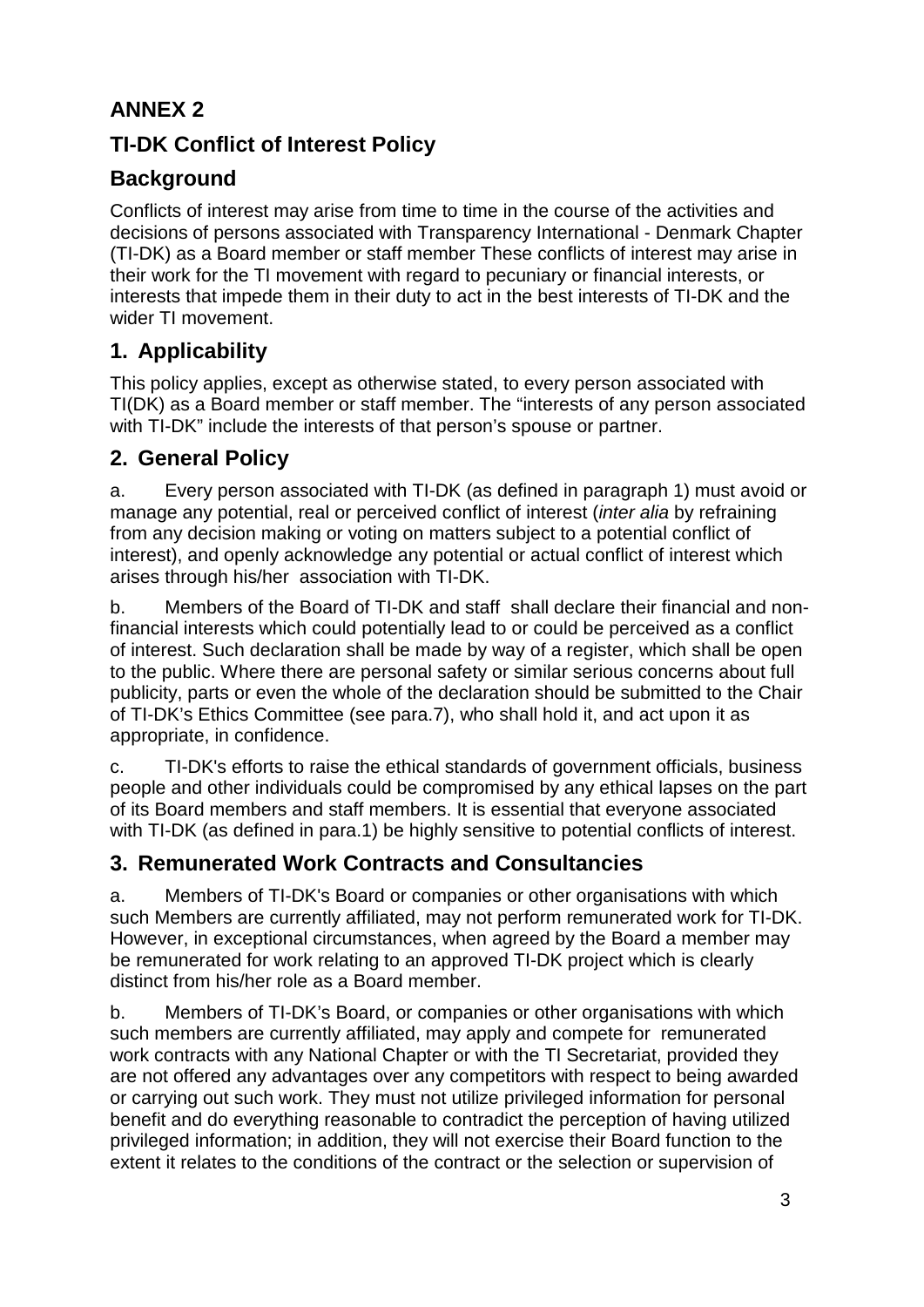such contract. In other words, they do not need to be disqualified in such cases because of their affiliation with TI-DK, but neither may they be given the "inside track".

c. When doing non-TI related work, TI-DK Board members or their companies shall not utilise privileged TI-DK information for personal benefit.

d. TI-DK will be transparent in its decision-making processes when commissioning paid work.

## **4. Gifts and Entertainment**

No person associated with TI-DK shall accept any gift, entertainment, loan or anything else of value from any organisation or individual if it could be reasonably construed or perceived that the gift is motivated by a wish to influence TI-DK and/or the TI movement.

## **5. How to Deal with a Possible Conflict of Interest**

a. Potential conflicts of interest should be identified and declared by the person in potential conflict, or reported by others as soon as they become aware of such potential conflict of interest. If problems are identified before commitments are made or questionable actions have occurred, embarrassment can be avoided and alternatives can be explored.

b. Such disclosure or report should be made to the Chair of TI-DK's Ethics Committee.

c. The evaluation of a potential conflict of interest must be made by the Ethics Committee of TI-DK's Board (see para. 7) or by un-involved individuals such as members of the board. The evaluation may determine the absence of a conflict of interest, or it may lead to the conclusion that (i) the person facing a potential conflict of interest should not go ahead with the evaluated activity or that (ii) he/she should recuse him/herself from participating in decision making by TI-DK with reference to the matter in conflict.

d. The Chairperson of TI-DK's Board is responsible for ensuring that all persons associated with TI-DK (as defined in para. 1) are made aware of the policy and procedures regarding potential conflicts of interest. This Code of Conduct/Conflict of Interest Policy should be brought to the attention of TI-DK's members through electronic or other means.

## **6. Disclosure of Payments**

When a TI National Chapter or the TI Secretariat makes payments – excluding approved expenses and per diems for Board or project-related business – to a member of TI-DK's Board, this should be declared in full in the annual accounts and annual report of TI-DK.

### **7. TI-DK Board's Ethics Committee**

TI-DK's Board shall establish an Ethics Committee for the purpose of providing advice on ethical questions to anybody associated with TI-DK.